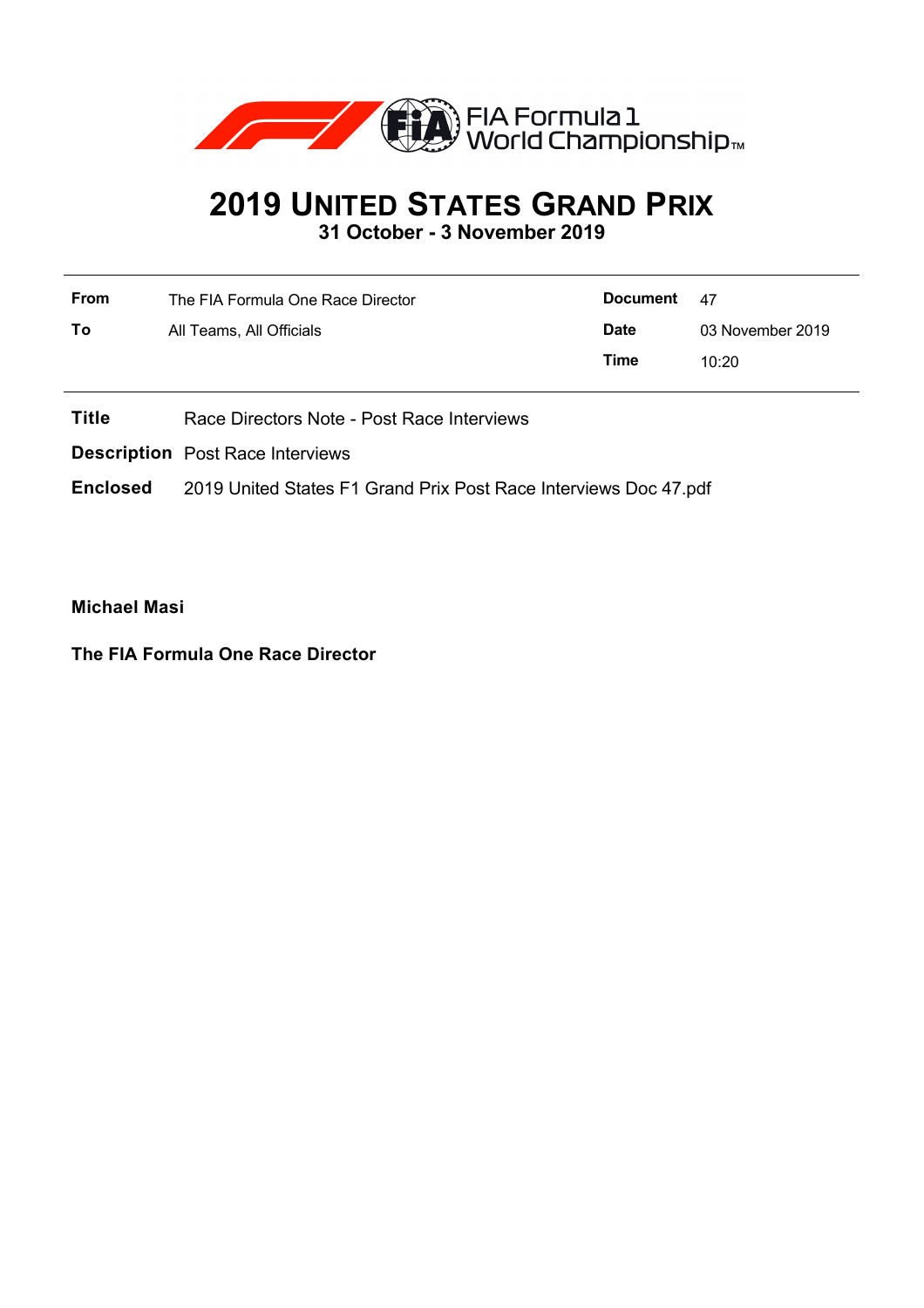

## **2019 UNITED STATES GRAND PRIX**

**31 October – 3 November 2019**

| <b>From</b> | The FIA Formula One Race Director | <b>Document</b>     | 47                       |
|-------------|-----------------------------------|---------------------|--------------------------|
| Τo          | All Officials, All Teams          | <b>Date</b><br>Time | 3 November 2019<br>10.20 |

## **NOTE TO TEAMS**

In addition to the provisions of the 2019 Formula One Sporting Regulations – Appendix 3 Podium Ceremony, the procedure must be followed.

The post-race interview procedure will remain as in the previous race with the top three drivers again being interviewed as soon as they get out of their cars.

We would like to ask for your co-operation in following the simple procedure set out below:

- Drivers who finish the race in the top three positions will be required to enter pit lane and proceed directly to the 1,2,3 boards which will be located beneath the podium immediately prior to the FIA Garages.
- Once out of their cars, the interviews will take place in this designated area. The interviewer will be Martin Brundle.
- Drivers must not interfere with parc fermé protocols in any way.
- At the end of the live interviews, these drivers will be weighed by the FIA in the FIA garage.
- These drivers will be escorted by the FIA Press Delegate to the  $1<sup>st</sup>$  floor of the Pit Building, where the cool down area is located.
- At the end of podium ceremony, the top three drivers will go downstairs to the TV pen, located at the Pit Entry end of the Paddock behind the Race Control Building and they may be accompanied by their press officers.
- After the TV pen interviews, the top three drivers will be escorted to the FIA Press Conference located in the Media Centre Building.
- Parc fermé for all finishers outside of the top three will be located at the Pit Entry behind the top three cars.
- Drivers classified from 4<sup>th</sup> and beyond must proceed directly to the TV pen immediately after they have been weighed in the parc fermé, located in the FIA garage.
- Drivers who retired during the race are requested to go to the TV pen as soon as they have come back into the paddock.
- If the World Championship for Drivers is decided at this race, there are two potential scenarios:
	- $\circ$  If the driver is classified in the top three, they will stop in their designated position indicated on the attached map underneath the podium and conduct the normal TV pen and press conference activities.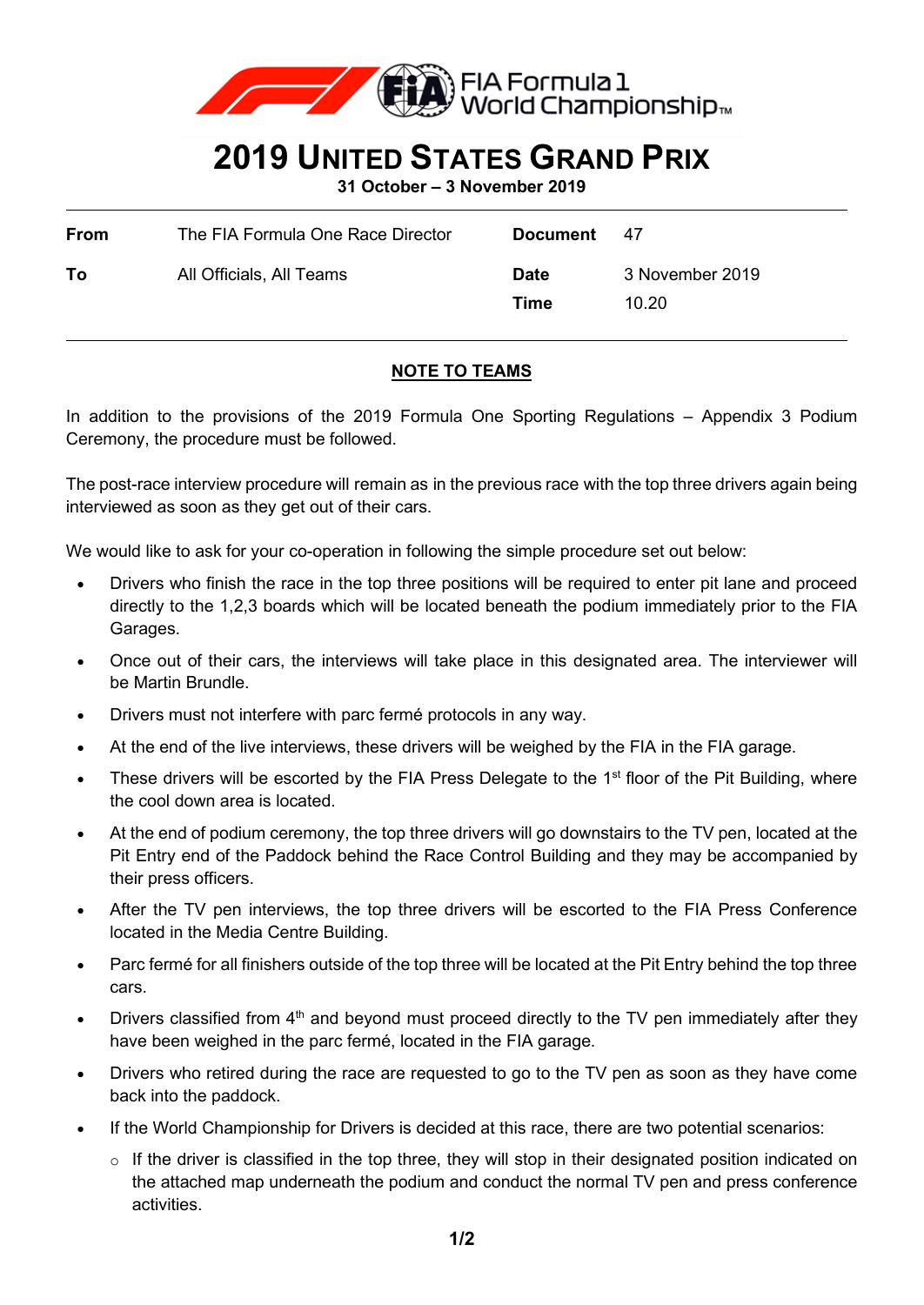o If the driver is classified outside the top three, they will stop in front of the top three in parc fermé as indicated in the attached map. They will then complete their TV pen obligations before going to the Media Centre for a special champions' press conference.

Please see the attached Post Race Parc Fermé Diagram.

<u>Michael Masi</u>

FIA Formula One Race Director